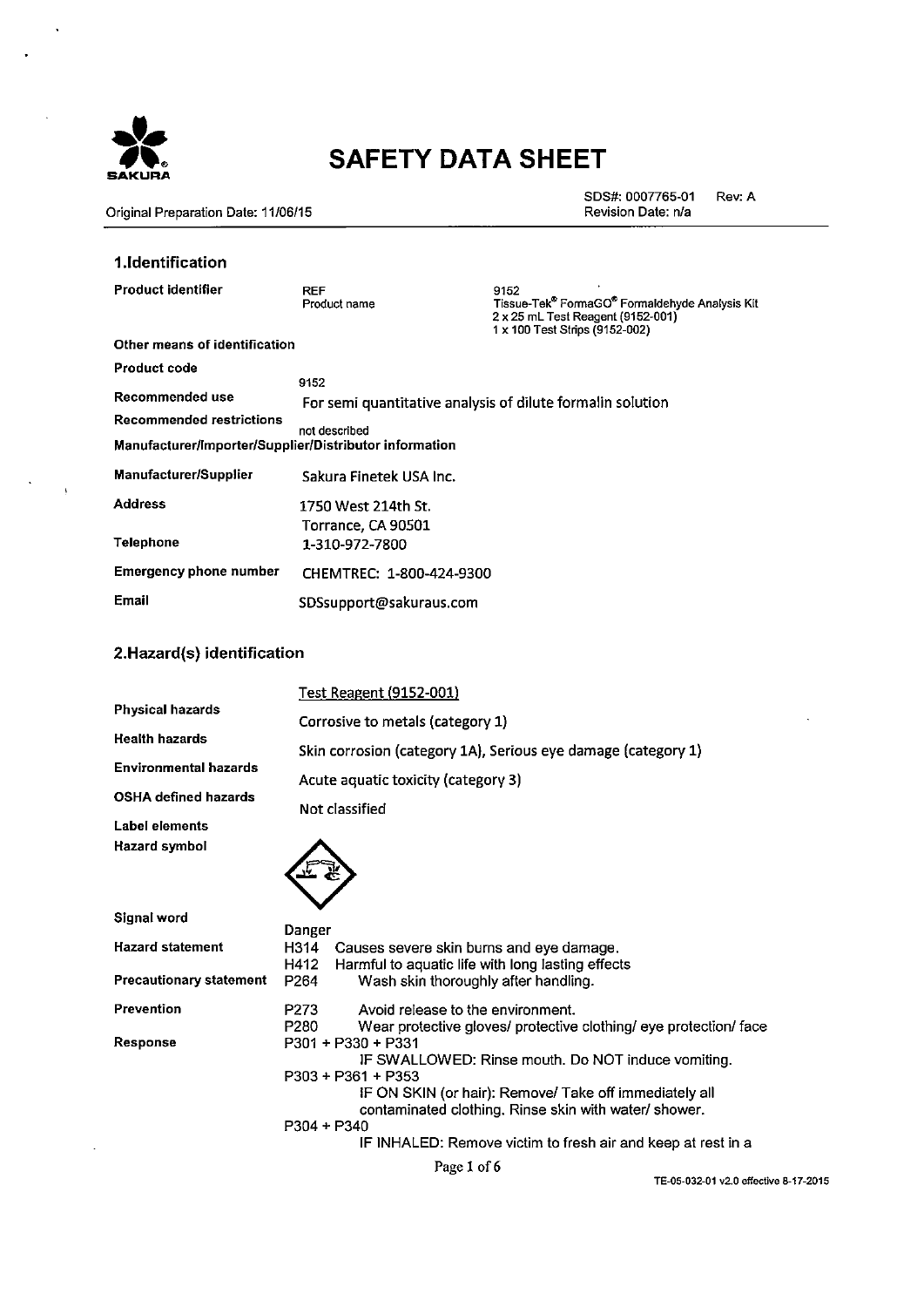|                                                    | <b>SAFETY DATA SHEET</b>                                                                                                                                                                                                                                                                                                                                                                    |                                                                                                                                     |               |
|----------------------------------------------------|---------------------------------------------------------------------------------------------------------------------------------------------------------------------------------------------------------------------------------------------------------------------------------------------------------------------------------------------------------------------------------------------|-------------------------------------------------------------------------------------------------------------------------------------|---------------|
|                                                    | Product Name: Tissue-Tek® FormaGO® Formaldehyde Analysis Kit                                                                                                                                                                                                                                                                                                                                | SDS#: 0007765-01                                                                                                                    | Rev Date: n/a |
|                                                    | position comfortable for breathing.<br>$P305 + P351 + P338$                                                                                                                                                                                                                                                                                                                                 |                                                                                                                                     |               |
|                                                    |                                                                                                                                                                                                                                                                                                                                                                                             | IF IN EYES: Rinse cautiously with water for several minutes.<br>Remove contact lenses, if present and easy to do. Continue rinsing. |               |
|                                                    | P310                                                                                                                                                                                                                                                                                                                                                                                        | Immediately call a POISON CENTER or doctor/ physician.                                                                              |               |
|                                                    | P321<br>label).                                                                                                                                                                                                                                                                                                                                                                             | Specific treatment (see supplemental first aid instructions on this                                                                 |               |
|                                                    | P363                                                                                                                                                                                                                                                                                                                                                                                        | Wash contaminated clothing before reuse.                                                                                            |               |
| <b>Storage</b>                                     | P405<br>container with a resistant liner                                                                                                                                                                                                                                                                                                                                                    | Store in corrosive resistant container such as stainless steel                                                                      |               |
| Disposal                                           | P501                                                                                                                                                                                                                                                                                                                                                                                        | Dispose of contents/ container to an approved waste disposal plant.                                                                 |               |
| Hazard(s) not otherwise<br>classified (HNOC)       | None                                                                                                                                                                                                                                                                                                                                                                                        |                                                                                                                                     |               |
| 3. Composition/information on ingredients/Mixtures |                                                                                                                                                                                                                                                                                                                                                                                             |                                                                                                                                     |               |
| <b>Chemical name</b>                               |                                                                                                                                                                                                                                                                                                                                                                                             | <b>CAS number</b>                                                                                                                   | %             |
| Sodium hydroxide solution                          |                                                                                                                                                                                                                                                                                                                                                                                             | 1310-73-2                                                                                                                           | $20 - 55$     |
| Cellulose                                          |                                                                                                                                                                                                                                                                                                                                                                                             | 9004-34-6                                                                                                                           | $1 - 10$      |
| 4. First-aid measures                              |                                                                                                                                                                                                                                                                                                                                                                                             |                                                                                                                                     |               |
| Inhalation                                         | After inhalation of foam or vapor fresh air should be inhaled. Keep airways free. If vomiting and if<br>insensible place patient in recovery position and keep airways free. After inhalation of dust fresh<br>air should be inhaled.                                                                                                                                                       |                                                                                                                                     |               |
| <b>Skin contact</b>                                | Remove dust with wetted tissue. Remove contaminated clothing immediately. Rinse the affected<br>skin or mucous membrane thoroughly for min. 15 minutes under running water.<br>(If possible) use soap. Avoid neutralization. Then apply a loose bandage.                                                                                                                                    |                                                                                                                                     |               |
| Eye contact                                        | Rub dust with teardrops from eyes or: After contact with the eyes rinse thoroughly under running<br>water with the eyelid wide open for min. 10 minutes with eye washing bottle, eye douche or<br>running water (protect intact eye). Before (if possible) apply eye drops<br>Proxymetacaine 0.5%, if the opening the eyelid convulsion is painful. Further treatment to be                 |                                                                                                                                     |               |
| Ingestion                                          | carried out by an eye specialist.<br>After oral intake lots of water with activated charcoal supplement should be drunk after it has<br>been ingested. Do not induce vomiting under any circumstances. Do not make any efforts to<br>neutralize it. Contact medical advice for possible consequences.                                                                                       |                                                                                                                                     |               |
| <b>Indication of immediate</b>                     | CORROSIVE DAMAGE: After SKIN CONTACT rinse with water for a long time. Efforts to                                                                                                                                                                                                                                                                                                           |                                                                                                                                     |               |
| medical attention and                              | neutralise the substance can frequently make matters worse. Apply glucocorticosteroides<br>following inflammatory reactions. After EYE CONTACT rinse immediately with plenty of water for                                                                                                                                                                                                   |                                                                                                                                     |               |
| special treatment needed                           | a long time. Eyelid convulsion measures. Name the corrosive chemical. Further treatment must<br>to be carried out by an eye specialist. After INTAKE administer aluminium oxide drug<br>suspensions. Administer a prophylaxis to counter pulmonary oedema following the INGESTION<br>of corrosive aerosols. In the event of RESPIRATORY DISTREES ensure that the patient inhales<br>oxygen. |                                                                                                                                     |               |
| 5. Fire-fighting measures                          |                                                                                                                                                                                                                                                                                                                                                                                             |                                                                                                                                     |               |
| .                                                  | Fire authorithers consensing to the fire closelfination, and if anolicable, a fire blacket must be                                                                                                                                                                                                                                                                                          |                                                                                                                                     |               |

| Suitable extinguishing<br>media               | Fire extinguishers appropriate to the fire classification, and, if applicable, a fire blanket must be<br>available in a prominent location in the work area. All extinguishers like FOAM, WATER<br>SPRAY, DRY POWDER, CARBON DIOXIDE can be used.                                                                                                                                                                                |
|-----------------------------------------------|----------------------------------------------------------------------------------------------------------------------------------------------------------------------------------------------------------------------------------------------------------------------------------------------------------------------------------------------------------------------------------------------------------------------------------|
| Specific hazards arising<br>from the chemical | Formation of hazardous and caustic vapour-air mixtures possible. Danger for environment only<br>in the event of a large-scale leakage or formation of hazardous substances.                                                                                                                                                                                                                                                      |
| Firefighting equipment<br>instructions        | No, for listed product. Product package burns like paper or plastic. Spray any vapors released<br>with water. Relent fire with water. Use only acid-resistant safety equipment.<br>For great amount - if necessary - protective breathing apparatus which is independent of the<br>ambient air (isolated equipment), and sealed protective clothing is necessary in the event of a<br>large-scale formation of toxic substances. |
| <b>Specific methods</b>                       | Not available                                                                                                                                                                                                                                                                                                                                                                                                                    |
| General fire hazards                          | Not available                                                                                                                                                                                                                                                                                                                                                                                                                    |

6. Accidental release measures

 $\sim$   $\star$ 

 $\bar{\alpha}$ 

 $\sim 10^6$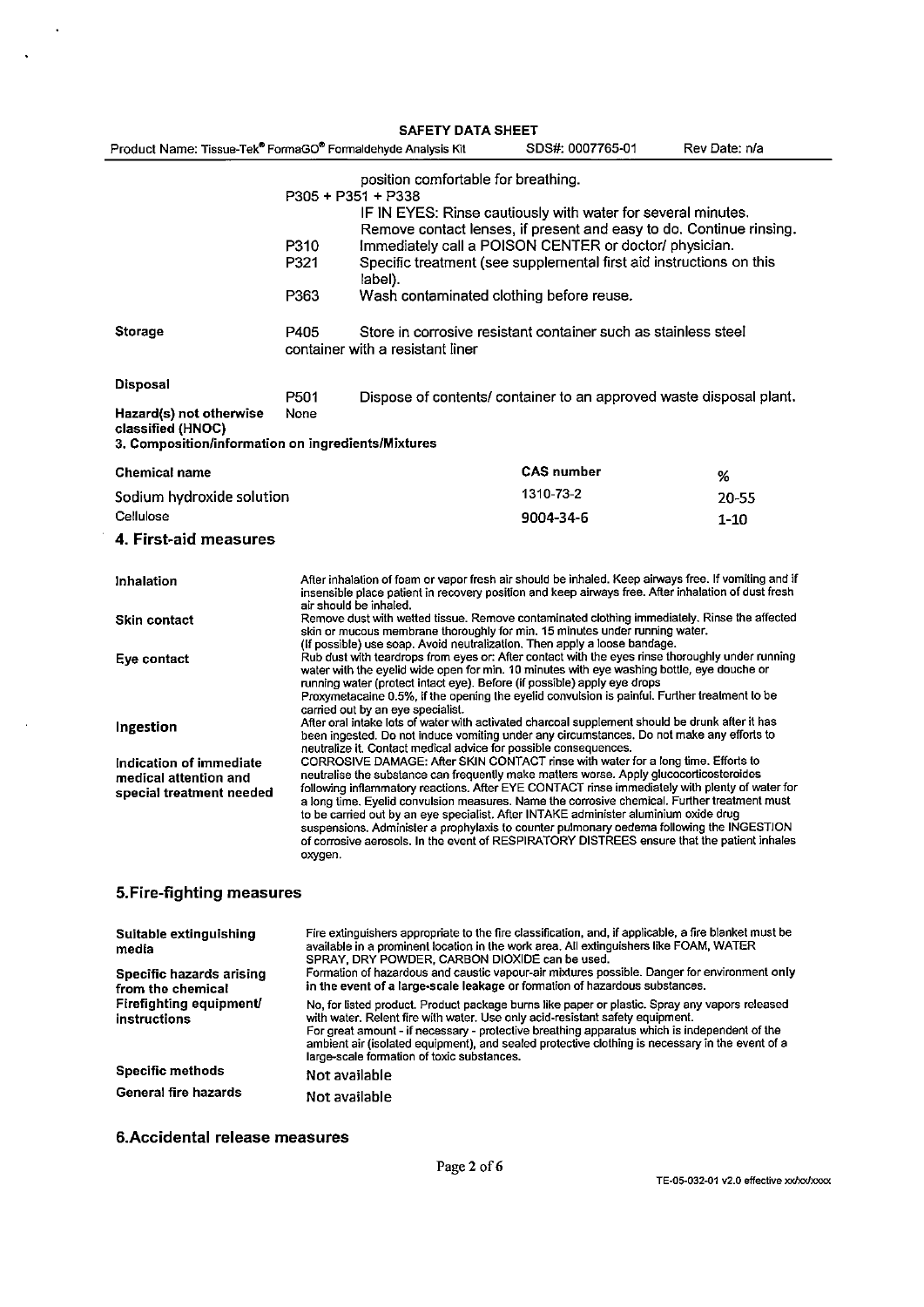| <b>SAFETY DATA SHEET</b> |  |  |
|--------------------------|--|--|
|                          |  |  |

| Product Name: Tissue-Tek <sup>®</sup> FormaGO <sup>®</sup> Formaldehyde Analysis Kit | SDS#: 0007765-01 | Rev Date: n/a |
|--------------------------------------------------------------------------------------|------------------|---------------|
|--------------------------------------------------------------------------------------|------------------|---------------|

| Personal precautions.<br>protective equipment and<br>emergency procedures | Wear suitable protective gloves (see 8.2.2). Wear eye protection, respectively face protection.<br>Regular staff training is necessary, indicating hazards and precautions on the basis of operating<br>instructions. Restrictions on activity must be observed.                          |
|---------------------------------------------------------------------------|-------------------------------------------------------------------------------------------------------------------------------------------------------------------------------------------------------------------------------------------------------------------------------------------|
| Methods and materials for<br>containment and cleaning<br>up               | Bind any escaping liquid with inert absorbent. And dispose in accordance to local regulations<br>for the disposal of hazardous chemicals. Clean any contaminated equipment and floors with<br>plenty of water.<br>Collect small amounts of leaked liquid and flush with water into drains |
| <b>Environmental precautions</b>                                          | not necessary                                                                                                                                                                                                                                                                             |
|                                                                           |                                                                                                                                                                                                                                                                                           |

## 7. Handling and storage

l.

 $\ddot{\phantom{0}}$ 

| Precautions for safe handling   | Handling in accordance with the test instruction, that comes with the product.                                                                   |
|---------------------------------|--------------------------------------------------------------------------------------------------------------------------------------------------|
| Conditions for safe storage,    | The original product package of Sakura Finetek allows a safe storage.<br>Storage class (TRGS510): Non-combustible, corrosive hazardous materials |
| including any incompatibilities | <b>Requirements for Stock Rooms and Containers</b><br>Keep original product packages tightly closed during handling and storage.                 |

## 8. Exposure controls/personal protection

| Occupational exposure limits     |  |
|----------------------------------|--|
| US. ACGIH Threshold Limit Values |  |

| <b>Components</b>                           | Type        | Value              | Form |
|---------------------------------------------|-------------|--------------------|------|
| Sodium hydroxide solution                   | <b>TWA</b>  | $2 \text{ mg/m}^3$ |      |
| Cellulose                                   | Not listed  | Not listed         |      |
| US. NIOSH: Pocket Guide to Chemical Hazards |             |                    |      |
| <b>Components</b>                           | <b>Type</b> | Value              | Form |
| Sodium hydroxide solution                   |             | $2 \text{ mg/m}^3$ |      |
| Cellulose                                   |             | <b>Not listed</b>  |      |

#### **Exposure guidelines**

Appropriate engineering controls Handle in accordance with good industrial hygiene and safety practice

Individual protection measures, such as personal protective equipment

| Eye/face protection            | Yes, safety glasses according EN 166 with integrated side shields or wrap-around<br>protection or face protection.                                                                                                                                                                                                                                                                     |
|--------------------------------|----------------------------------------------------------------------------------------------------------------------------------------------------------------------------------------------------------------------------------------------------------------------------------------------------------------------------------------------------------------------------------------|
| <b>Skin protection</b>         | Recommended to avoid clothing damage, and to avoid contamination with these<br>hazards.                                                                                                                                                                                                                                                                                                |
| <b>Hand protection</b>         | Yes, gloves according EN 374 (permeation time >30 min - level 2), consist of PVC,<br>natural latex, Neoprene, or Nitrile (flex, from Ansell or KCL). Use for short times<br>chemical resistant latex gloves with code EN 374-3 level 1.                                                                                                                                                |
| <b>Respiratory protection</b>  | Only if additional recommendations in test instruction or packing insert.                                                                                                                                                                                                                                                                                                              |
| General hygiene considerations | Eating, drinking, smoking, taking snuff and storage of food in work areas and at outdoor<br>workplaces is prohibited. Avoid contact with the skin, eyes and clothing. Rinse any<br>clothing on which the substance has been spilled, and soak it in water. Wash hands<br>thoroughly with soap and water when stopping work and before eating, and then apply<br>protective skin cream. |

## 9. Physical and chemical properties

|                       | 25ml Test Reagent (9152-001) |
|-----------------------|------------------------------|
| Appearance            |                              |
| <b>Physical state</b> | Liquid                       |
| Color                 | Colorless                    |
| Odor                  | Odorless                     |
|                       |                              |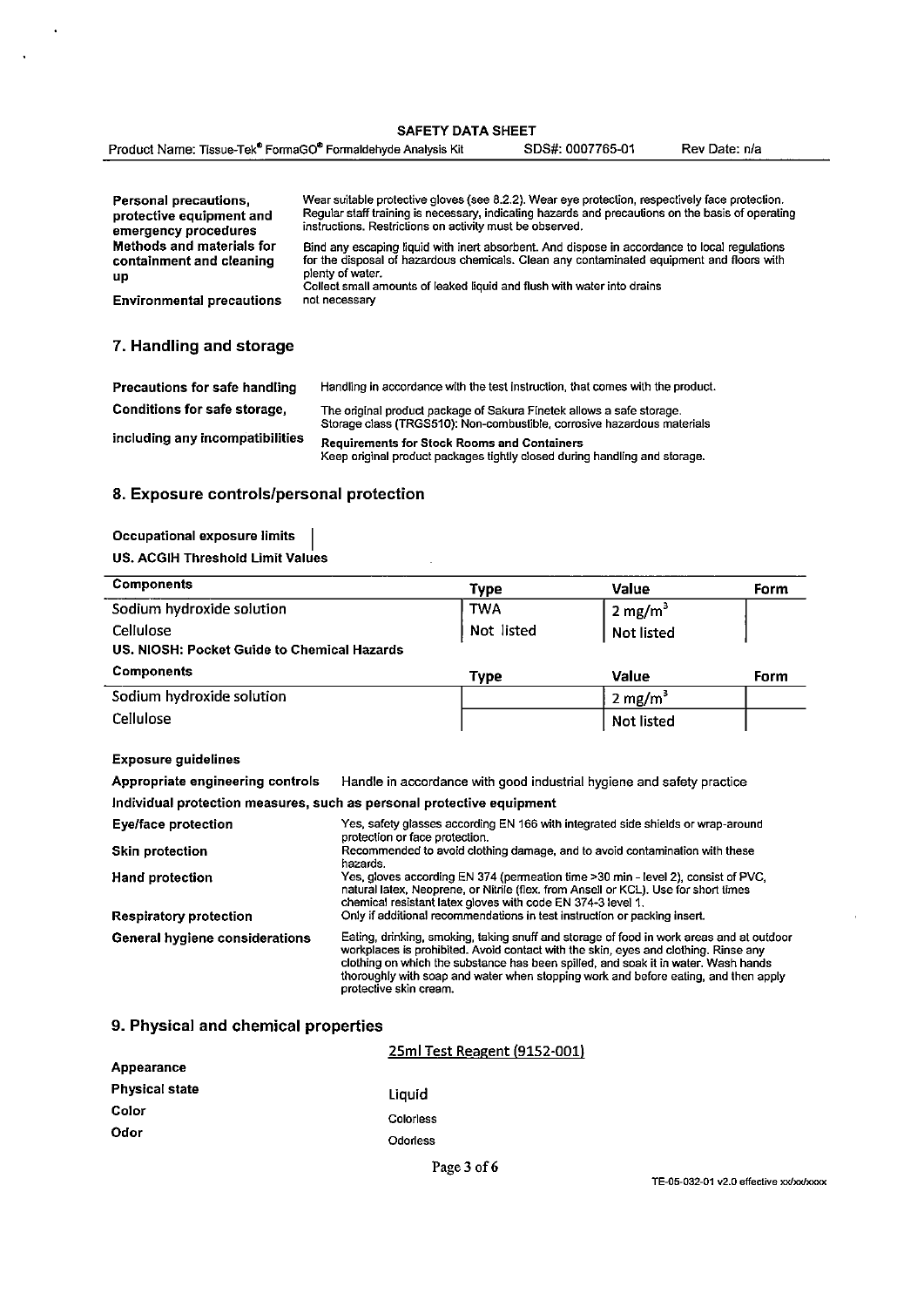$\bar{\mathbf{r}}$ 

 $\ddot{\phantom{1}}$ 

|                                                              | <b>SAFETY DATA SHEET</b>                              |                                                                                                                                                       |               |
|--------------------------------------------------------------|-------------------------------------------------------|-------------------------------------------------------------------------------------------------------------------------------------------------------|---------------|
| Product Name: Tissue-Tek® FormaGO® Formaldehyde Analysis Kit |                                                       | SDS#: 0007765-01                                                                                                                                      | Rev Date: n/a |
| рH                                                           | 14                                                    |                                                                                                                                                       |               |
| Melting point/freezing point                                 | Not available                                         |                                                                                                                                                       |               |
| Initial boiling point and boiling                            | Not available                                         |                                                                                                                                                       |               |
| <b>Flash point</b>                                           | Not applicable                                        |                                                                                                                                                       |               |
| Upper/lower flammability or explosive limits                 |                                                       |                                                                                                                                                       |               |
| Flammability limit - upper (%)                               | Not available                                         |                                                                                                                                                       |               |
| Vapor pressure                                               | Not available                                         |                                                                                                                                                       |               |
| <b>Solubility (water)</b>                                    | soluble                                               |                                                                                                                                                       |               |
|                                                              |                                                       |                                                                                                                                                       |               |
|                                                              | 100 test strips (9152-002)                            |                                                                                                                                                       |               |
| <b>Physical state</b>                                        | solid                                                 |                                                                                                                                                       |               |
| Color                                                        | Colored                                               |                                                                                                                                                       |               |
| Odor                                                         | Odorless                                              |                                                                                                                                                       |               |
| Melting point/freezing point                                 | Not applicable                                        |                                                                                                                                                       |               |
| Initial boiling point and boiling                            | Not applicable                                        |                                                                                                                                                       |               |
| <b>Flash point</b>                                           | Not applicable                                        |                                                                                                                                                       |               |
| Flammability (solid, gas)                                    | Not available                                         |                                                                                                                                                       |               |
| Flammability limit - upper (%)                               | Not available                                         |                                                                                                                                                       |               |
| <b>Solubility (water)</b>                                    | Not available                                         |                                                                                                                                                       |               |
| 10. Stability and reactivity                                 |                                                       |                                                                                                                                                       |               |
|                                                              |                                                       |                                                                                                                                                       |               |
| <b>Reactivity</b>                                            | No data available                                     |                                                                                                                                                       |               |
| <b>Chemical stability</b>                                    | No known instability                                  |                                                                                                                                                       |               |
| Possibility of hazardous reactions                           | No data available                                     |                                                                                                                                                       |               |
| <b>Conditions to avoid</b>                                   |                                                       | Avoid exposure to high temperature and humidity                                                                                                       |               |
| Incompatible materials                                       |                                                       | Avoid contact with concentrated acids and oxidizing agents. Avoid contact with                                                                        |               |
| Hazardous decomposition products                             | strong acids or alkalines.<br>recommended conditions. | In the original package all parts/all reagents are safety and separated stored.<br>Decompositions are not observed during the expiration period under |               |
| 11. Toxicological information                                |                                                       |                                                                                                                                                       |               |
| Information on likely routes of exposure                     |                                                       |                                                                                                                                                       |               |
| Inhalation                                                   | No data available                                     |                                                                                                                                                       |               |
| Skin contact                                                 | No data available                                     |                                                                                                                                                       |               |
| Eye contact                                                  | No data available                                     |                                                                                                                                                       |               |
| Ingestion                                                    | No data available                                     |                                                                                                                                                       |               |
| Information on toxicological effects                         |                                                       |                                                                                                                                                       |               |

No data available No data available

Acute toxicity

Skin corrosion/irritation

Respiratory sensitization

Germ cell mutagenicity

**Skin sensitization** 

Serious eye damage/eye irritation

Respiratory or skin sensitization

No data available

No data available

No data available

No data available

 $\epsilon$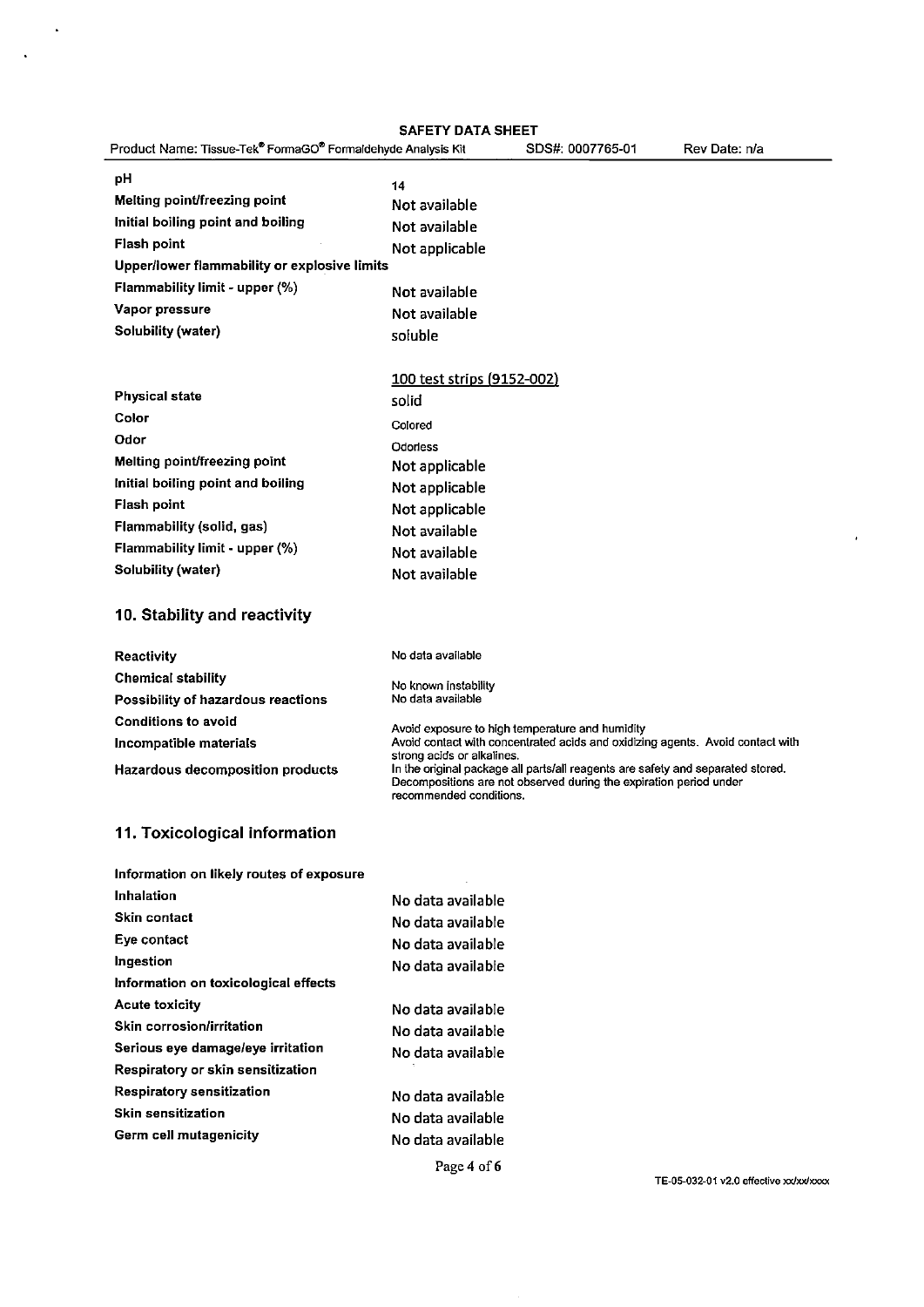SAFETY DATA SHEET

| Product Name: Tissue-Tek® FormaGO® Formaldehyde Analysis Kit | SAFEIT DATA SHEEI<br>SDS#: 0007765-01<br>Rev Date: n/a                                                                                        |
|--------------------------------------------------------------|-----------------------------------------------------------------------------------------------------------------------------------------------|
| Carcinogenicity                                              | No component of this product present at levels greater than or equal<br>to 0.1% is identified as a carcinogen or potential carcinogen by OSHA |
| <b>Reproductive toxicity</b>                                 | No data available                                                                                                                             |
| Specific target organ toxicity - single<br>exposure          | No data available                                                                                                                             |
| Specific target organ toxicity - repeated<br>exposure        | No data available                                                                                                                             |
| <b>Aspiration hazard</b>                                     | No data available                                                                                                                             |
| 12. Ecological information                                   |                                                                                                                                               |
| Ecotoxicity                                                  | No data available                                                                                                                             |
| Persistence and degradability                                | No data available                                                                                                                             |
| <b>Bioaccumulative potential</b>                             | No data available                                                                                                                             |
| <b>Mobility in soil</b>                                      | No data available                                                                                                                             |
| Other adverse effects                                        | No data available                                                                                                                             |
| 13. Disposal considerations                                  |                                                                                                                                               |
| <b>Disposal instructions</b>                                 | Offer surplus and non-recyclable solutions to a licensed disposal                                                                             |
| Hazardous waste code                                         | company.<br>16 05 06                                                                                                                          |
| <b>Contaminated packaging</b>                                | Dispose of as unused product                                                                                                                  |
| 14. Transport information                                    |                                                                                                                                               |
| <b>DOT</b>                                                   |                                                                                                                                               |
| UN number                                                    | 3316<br>Packing group: II                                                                                                                     |
| UN proper shipping name                                      | <b>Chemical kits</b>                                                                                                                          |
| Class                                                        | 9                                                                                                                                             |
| <b>JATA</b>                                                  |                                                                                                                                               |
| <b>UN Number</b>                                             | 3316                                                                                                                                          |
| UN proper shipping name                                      | <b>Chemical Kit</b>                                                                                                                           |
| Class                                                        | 9                                                                                                                                             |
| Packing group                                                | $\rm H$                                                                                                                                       |
| <b>IMDG</b>                                                  |                                                                                                                                               |
| <b>UN</b> number                                             | 3316                                                                                                                                          |
| UN proper shipping name                                      | <b>CHEMICAL KIT</b>                                                                                                                           |
| <b>Class</b>                                                 | 9                                                                                                                                             |
| Packing group                                                | $\mathbf{II}$                                                                                                                                 |
| <b>Marine pollutant</b>                                      | No                                                                                                                                            |
| <b>EmS</b>                                                   | F-A, S-P                                                                                                                                      |

# 15. Regulatory information

 $\mathcal{L}$ 

 $\ddot{\phantom{a}}$ 

Superfund Amendments and Reauthorization Act of 1986 (SARA): **SARA 302 Extremely hazardous** No chemicals in this kit are subject to the reporting requirements of substance SARA title III, Section 302.

Page 5 of 6